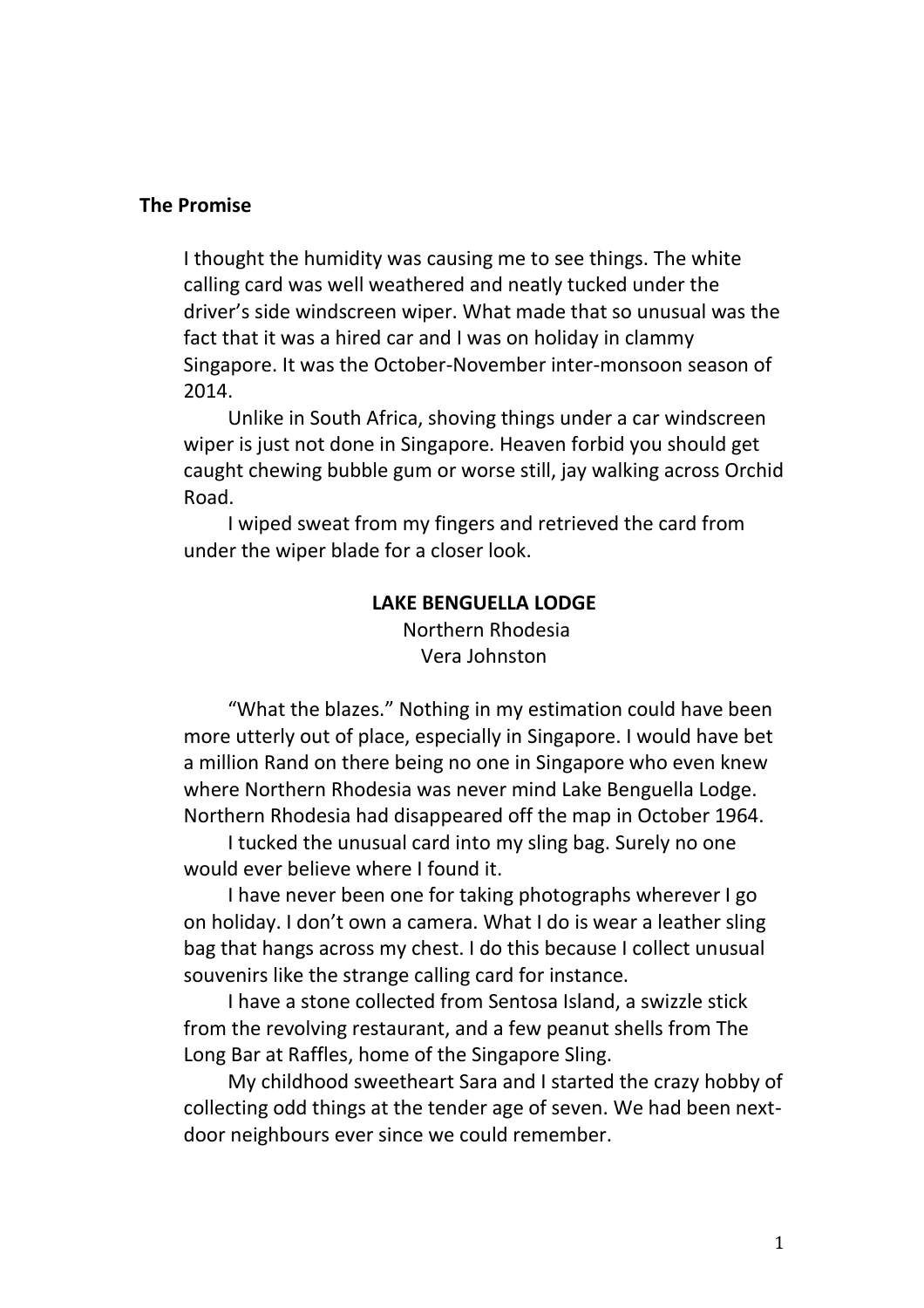Our hobby was something very private and it often annoyed our parents because we brought home so much indiscriminate junk. But it was a challenge to see which one of us could collect the most unusual item. Sara won time and time again. I didn't mind; I loved the way she threw her arms into the air and did a little jig.

Hardly a day went by that Sara and I were not apart. She was a petite blonde girl with the bluest eyes in the world and a smile that made me wonder how it was possible that she liked me. I on the other hand was slightly pudgy with brown hair and a keen sense of humour. We grew up together in Jeffrey's Bay and even attended the same junior school and sat in the same classroom.

At the start of high school, Sara and I officially became sweethearts and secretly promised each other we would never break up.

"Sara Jane Lessing do you solemnly promise to be my wife one day when I am an engineer?"

"Yes I will Oliver Frankie Temple I solemnly promise as soon as I own my own hotel."

Our parents had resigned themselves to the two of us being married one day.

But at age sixteen her father was suddenly promoted to a very senior post in England. Our world came crushing down around us. The exciting future we had been dreaming about for years was ended in an instant.

We begged and pleaded with her parents but our cries fell on deaf ears. When we said our final goodbyes we vowed that one day we would keep our solemn promises to each other.

We wrote to each other religiously and each reply from her was stained with her tears and sealed with a lipstick kiss. I truly lived from one letter to the next.

Inexplicably, the letters suddenly stopped coming. I didn't know what to believe. I just kept on writing to her in the frantic hope that one of my letters would be answered. But that never happened. I never stopped hoping that maybe one day we would meet again.

It has been almost fifty years since Sara left.

Notwithstanding my age many are the times when I thought I had caught sight of her in a crowded room and my heart leapt with joy. But it always ended in disappointment and heartache and often embarrassment.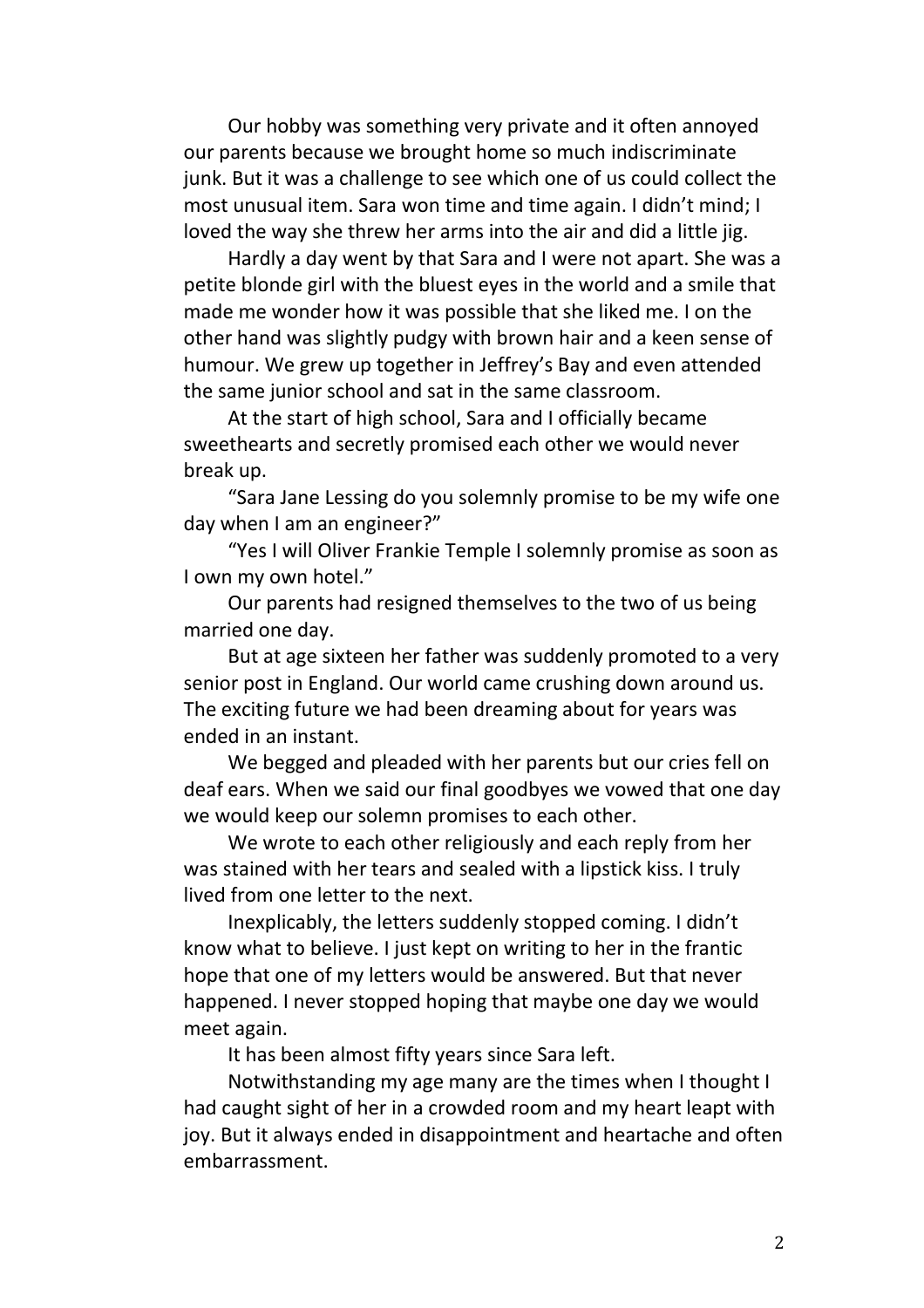When I dream about Sara she still has blue eyes and golden locks.

My family and friends have given up on me. In their minds I am just a hopeless case. Nobody will ever take Sara's place in my heart. And, I guess at sixty-five years of age, it doesn't seem like anybody ever will.

My cottage in Jeffrey's Bay where I have retired has taken on the appearance of a walk-in scrapbook. Each piece of travel junk has a tiny label pasted underneath depicting its origin and date of retrieval from an empty glass, a trashcan or the side of the road. No item was an official souvenir of the country visited. Each was a time capsule because it was a tactile reminder of my visit to that place at that time.

I have travelled far and wide on business and leisure over the past forty years always hoping for a glimpse of Sara while adding to my peculiar collection.

However, the strange calling card from Singapore remained the one thing that occupied prominence in my mind. What on earth had Vera Johnston been doing in Singapore and what made her think that she could elicit business from Singapore? And, of all things, by stuffing a calling card under a windscreen wiper? It seemed such a bizarre thing to have done.

After having puzzled over the mysterious calling card for a number of months, I finally decided to contact the Lodge. But, to my dismay I discovered that looking for a telephone number in the far northern reaches of Zambia was a fruitless exercise. A Google search was out of the question. These revelations left me even more bewildered about Vera Johnston's motives.

My piqued curiosity got the better of me. I eventually made up my mind to investigate in person. Having no commitments to anything or anyone I booked a ticket on South African Airways to Kasama the nearest town to Lake Benguella. From Kasama it was approximately forty kilometres to the Lodge.

I had no idea what I would find. But what the heck, I reasoned that I had nothing to lose.

The flight was pleasant enough and I had an opportunity to add a discarded half completed Sudoku puzzle to my sling bag. Kasama airport was a real surprise. I did not expect to see anything so modern and up to date. To my utter surprise there was a bus outside with: Benguella Lodge Courtesy Bus painted on its side,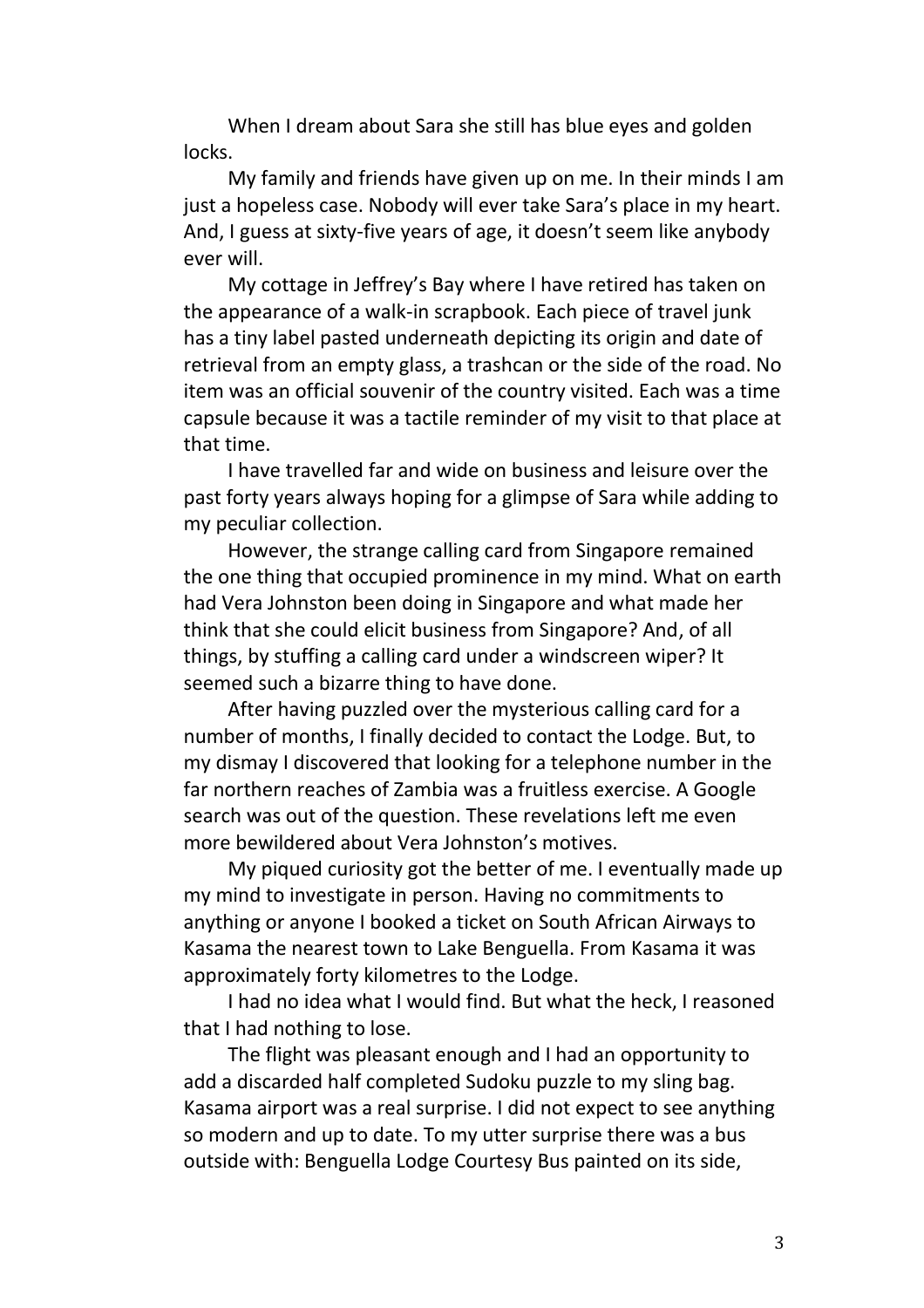parked in the pick-up zone. The driver was happy to let me pay for a fare if I promised to make a reservation once we arrived at the Lodge.

I have learned over the years not to build up expectations about a place before arriving. Invariably disappointment follows. Had I indulged myself in building a high expectation of Lake Benguella Lodge, my expectations would have fallen hopelessly short. It turned out to be nothing short of a paradise with twelve luxury double rooms and outstanding guest facilities overlooking the magnificent Lake Benguella. It was Africa with arms open wide. I had never travelled into Africa before and instantly fell in love with its raw immenseness.

I secretly patted myself on the back. "Well done my boy," I whispered, "this could turn out to be better than I anticipated."

There were moments when I was forced to remind myself that I was not there for a holiday. I had come to solve a mystery. I booked a room for a one-night stay and asked if I could be taken to the airport after breakfast the following day. The hotel agreed and I established myself in my spacious room. Afterwards I went down to reception to start my enquiry.

"Good afternoon I am Oliver Temple."

"Yes Mr Temple can I help you?"

"Yes if it is not too much trouble. May I have a word with Vera Johnston please," I said fingering her calling card in case I was asked for it.

"I beg your pardon?" I could see my request had struck a chord. The receptionist put her hand to her mouth. "I think I may have misheard you could you repeat that?"

Her reaction should have alerted me but I repeated my request.

"Mr Temple, Vera Johnston died a long time ago. She was the original owner of the lodge." She pointed to a painting hanging in a prominent position in the terrace dining room. "That is a picture of her thirty-five years ago shortly before she died."

I must have looked really stupid standing there with my gaping mouth. I turned the card over in my hands as if it was a dud cheque I had just tried to cash. "But I have her calling card," I mumbled feeling rather foolish.

"Oh yes?" She seemed genuinely interested and examined the card carefully.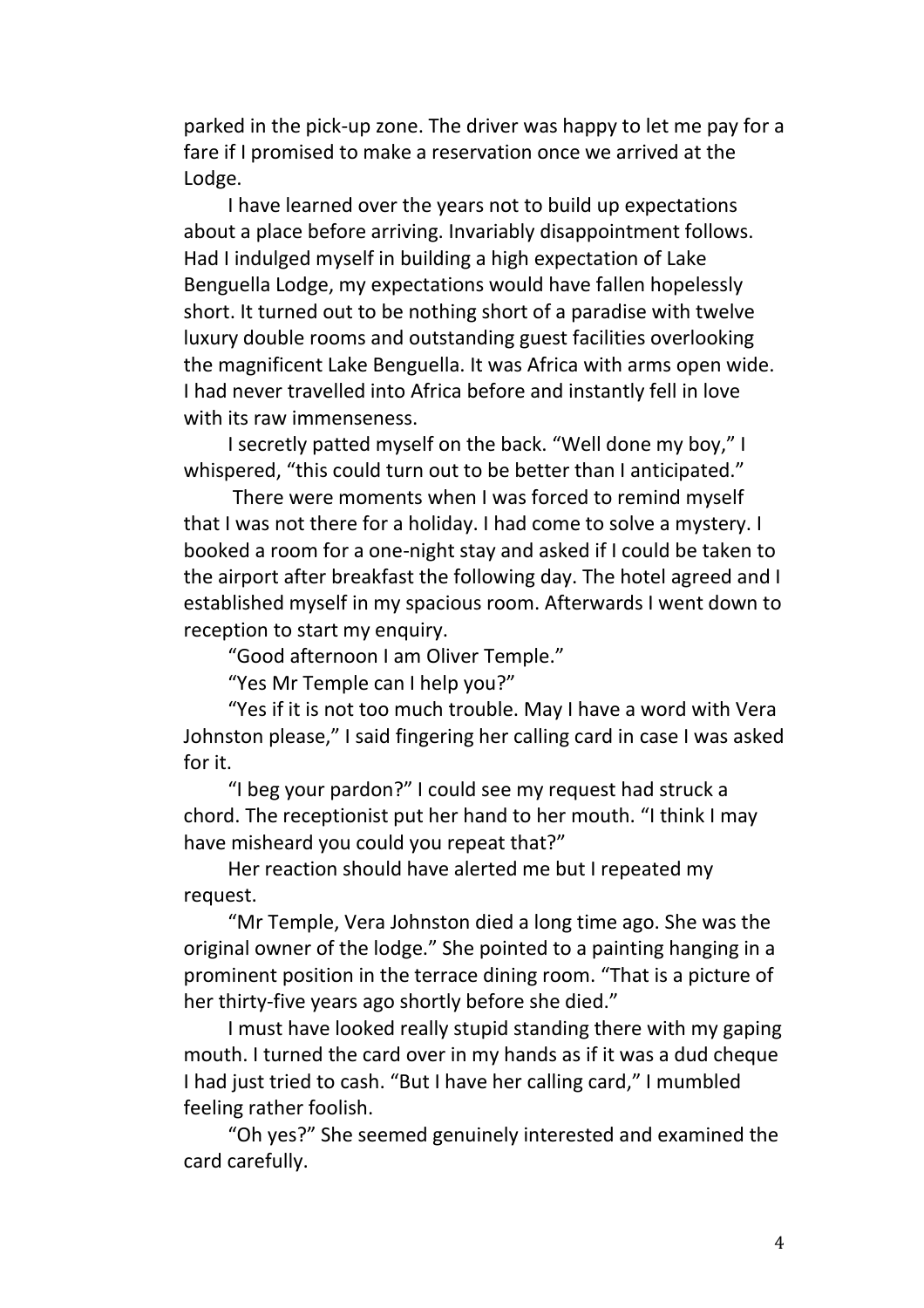"It is her card alright."

"I found it under the wiper blade of my hired car when I was in Singapore four months ago."

"That is very strange indeed," she replied. "Mr Temple, Vera was in Singapore when she died thirty-five years ago. So how on earth is it possible that a mere four months ago you somehow found her calling card on your hired car's windscreen?"

"What are the odds?" All I could do was shake my head.

"Quite frankly it is downright spooky," said the receptionist. "You may want to have a chat with the new owner. She is right over there in the Sun Lounge. She is the one in the wheel chair. She was Vera's best friend and when Vera died she acquired the hotel."

"That's very interesting but right now I need some time to myself to try and fathom this all out."

"I understand. If I can be of any help you know where to find me."

"Thank you that's very kind." Right then what I needed was a drink and then I wanted to find a reason: Why me? It was a hired car anyone could have hired it instead of me. I could have chosen to park somewhere else far away from where I did park the car. Maybe I was meant to travel all the way to Lake Benguella, but why? Surely not just to be told Vera Johnston died thirty-five years earlier. Where was the purpose in that?

"Can I get you a drink sir?" The waiter dressed in white tunic and shorts with leather sandals smiled and neatly placed a platter with a selection of nuts and crisps before me.

"Thanks. A Bells and soda please."

"Very good sir."

My drink arrived a while later and I thanked the waiter and ordered another. I placed the calling card on the table and sipped my drink. On second thoughts, I knocked it back without the mixer and felt the fire make its way down my throat. I felt angry with myself that I had allowed my curiosity to get the better of me. I should have ignored the damn card.

While I was noisily swirling the ice in my second drink the woman in the wheel chair silently repositioned herself in the terraced dining room under the portrait of Vera Johnston. The waiter brought her a tall glass of orange juice.

I did not hear her thank the waiter and it made me wonder if she had just spoken very softly.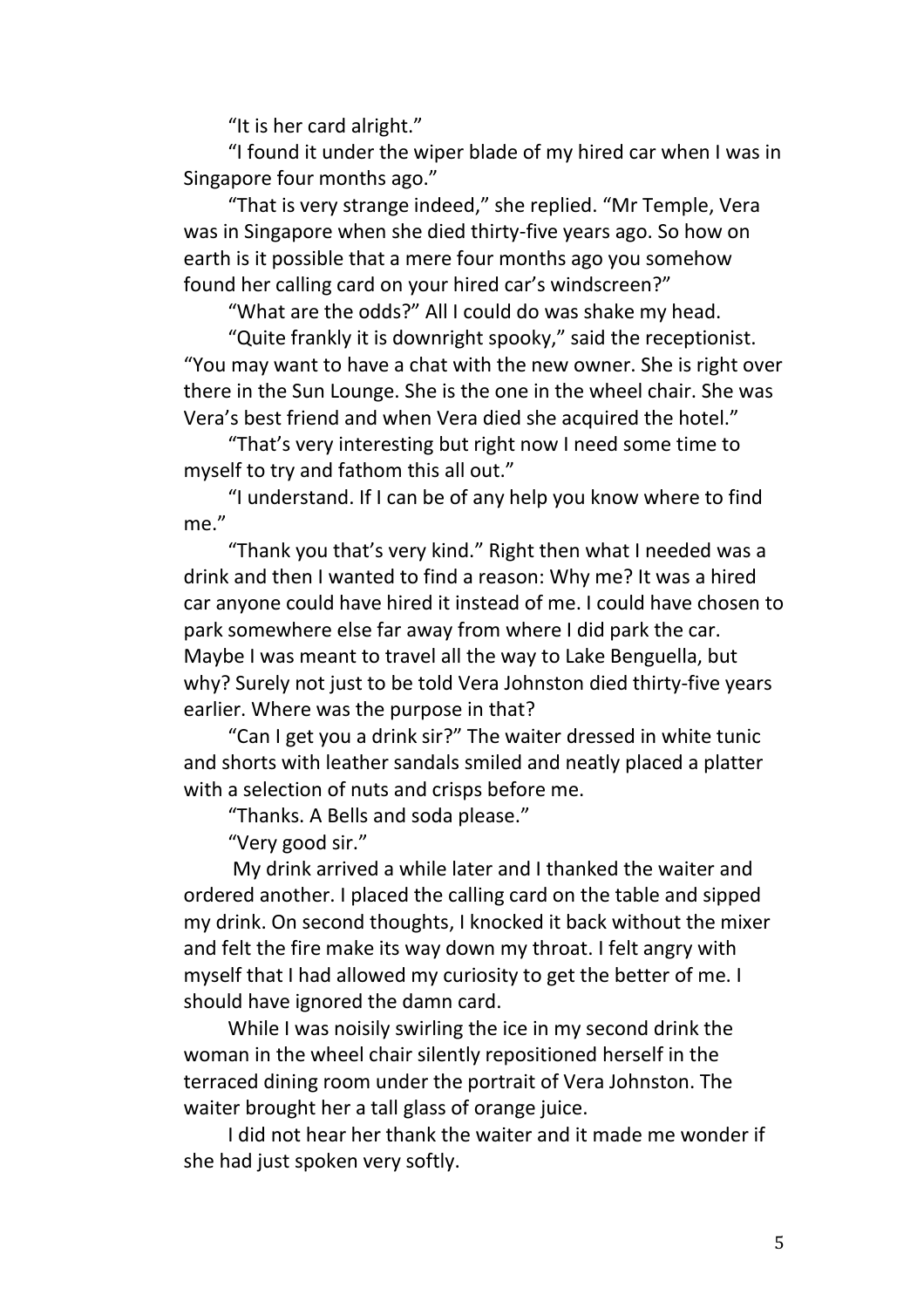I let my eyes wander aimlessly around my surroundings while my mind wrestled with the mystery of Vera's calling card. My eyes came to rest on a reflection in the window. Something made me take special notice as the woman in the wheelchair picked up a crumpled silver wrapper from the vacated table in front of her and put the item in a sling bag lying on her lap.

I spilled my drink on its way to my mouth. Something icy crawled up my spine and I felt the hair on the back of my head prickle. My heart lurched into my throat and my hand was shaking so much I could hardly signal the waiter.

"Yes sir, would you like me to replace that drink?"

I drew him close so that I speak in a low voice.

"Excuse me, do you perhaps know the name of the lady sitting behind me?"

"Why yes sir," whispered the waiter. "She is the owner of the lodge she is Miss Sara Lessing. Shall I introduce you to her?"

"T-thank you. N-no I would like to do that myself."

"Very good sir. Are you okay sir you have gone awfully pale." I drank what was left of my drink because my heart was in my mouth. I slowly got to my feet and steadied myself. It took several seconds to prepare my mind for what was about to become the most incredible moment in my life.

*Could it be my Sara? Will she remember me? What do I say?* A soft voice behind me stopped me in my tracks.

"Excuse me Mr Temple?"

I swung around to see who it was.

"Mr Temple I am Rob Peterson I am the manager. May I have a word with you before you approach Sara?"

"Y-yes of course." I was so emotional right then that I did not comprehend what the man wanted.

"I can see you are puzzled. Please follow me I will explain fully." He ushered me into his office off the reception area. "You already know Angela Foreman our receptionist," he said. "Please take a seat no doubt you are wondering what this is all about. Our waiter warned us you seemed unwell and then Angela told me your name. That is when the penny dropped."

"Excuse me but what 'penny?'"

"Well we will get right down to it." He looked across at the receptionist and nodded.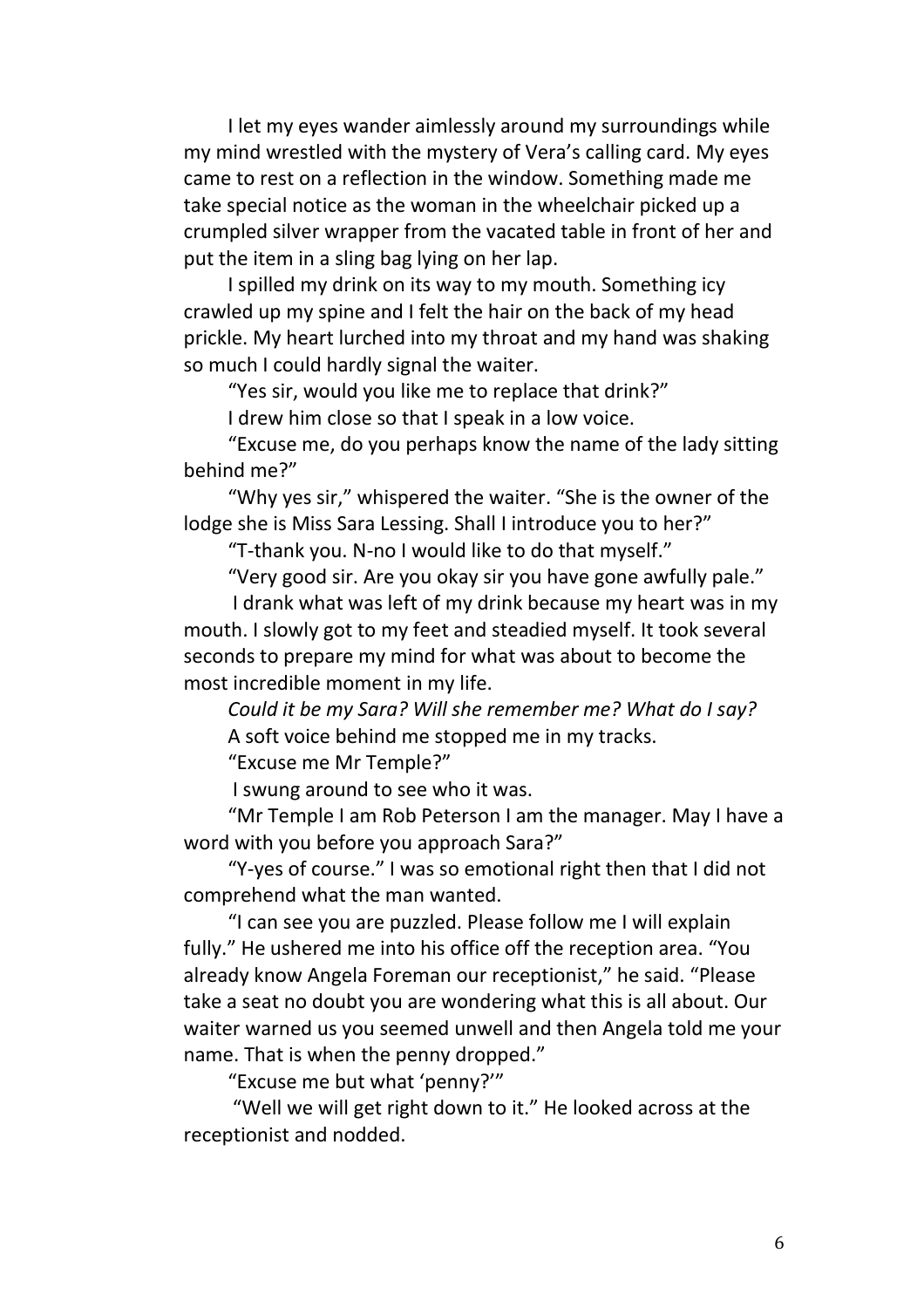"Mr Temple," said the manager. "When we heard your name we wondered if it were humanly possible that you were the same Oliver Temple that Sara had spoken of so often? We were thrown off course when you flourished the calling card of Vera Johnston the previous owner of the Benguella Lodge. But then we observed how you appeared to recognised Sara in the wheelchair and were about to announce yourself to her."

"I beg your pardon? What are you trying to tell me?"

"Mr Temple there is no easy way of putting this, but Sara had a stroke five years ago and she has difficulty in articulating. Sadly that's not all. The stroke affected her left side and restricted her to a wheel chair. She is able to use her right arm and she speaks with great difficulty. We didn't want you to be taken by surprise. We also did not want Sara to be shocked by your sudden appearance. Sara means everything to us here at the Lodge. We regard ourselves as one big family and Sara is still head of that family."

My impulse was to rush over to Sara and put my arms around her. Years of heartache and longing grabbed at me. "We last saw each other when we were sixteen years old." I explained as best I could through the tears. "We grew up together and went to junior school and high school together. We were sweethearts and promised ourselves to each other for life. She has always been the only one."

"She spoke of you often Mr Temple. In fact it feels as if we have known you all our lives."

"When her parents immigrated to England in 1976 Sara took my heart with her. She and I wrote for over one year and then the letters suddenly stopped. It was about then that I stopped living. I had no idea why she stopped writing. All sorts of horrible scenarios presented in my mind."

"Mr Temple there is something we have to tell you that is not going to be pleasant for you to hear but it may help you understand."

"My word what more can there possibly be?" I asked feeling utterly devastated.

"I understand your consternation Mr Temple but this is going to explain away a huge misunderstanding."

"Please go on." I leaned forward in my seat.

"What we have been led to understand over the years, is the following: Sara went to England with her parents in 1980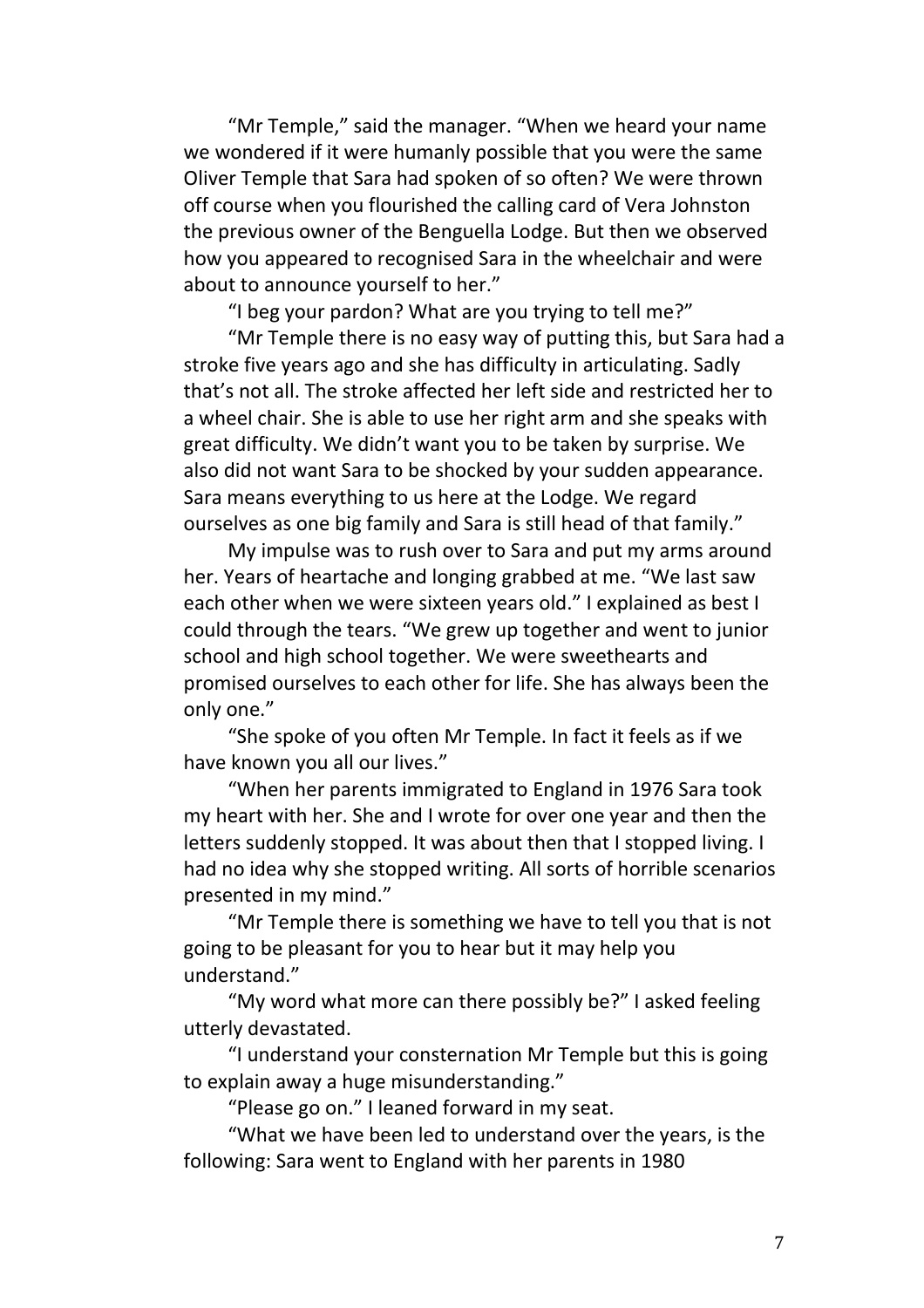supposedly on account of her father being appointed to a high position."

"Supposedly?"

"Yes Mr Temple that is where the story of Sara Lessing takes a macabre twist. It seems Sara's father was not who he claimed to be."

"W-what are you saying?"

"George Lessing was not destined to fill a senior management role in a respectable auditing firm in England. He was deported to face crimes in England for which he was jailed. Sara and her mother were so ashamed that they withdrew from society and that meant from you as well."

"This cannot be true surely?"

"Sadly Mr Temple history doesn't lie."

"Dear heavens, Sara must have been devastated. How on earth did she and her mother deal with everything?"

"Sara's mother committed suicide when Sara was eighteen years old."

"Oh my word! What happened to Sara?" I did not realise I was standing.

'Please be seated Mr Temple there is more."

'More?"

"The poor child took it very hard. She got mixed up in an unsympathetic crowd. This is going to be hard to swallow Mr Temple. Sara took to drugs and wasted most of her young life. She made a recovery in her late twenties and then made her way to Korea where she taught English. Vera Johnston came across Sara in Seoul and they became firm friends."

"I was beginning to wonder where Vera came into the picture."

"She convinced Sara to come with her to Zambia and she has been here ever since. It wasn't too long afterwards that we began to hear all about a certain Oliver Temple. Vera made a promise to Sara that she would do all in her power to find you and reunite the two of you. But Vera died before that happened and Sara took over as owner."

"Oh wow, so Sara bought Benguella Lodge?"

"Not actually, Vera bequeathed the Lodge to Sara. Everything went well for many years and then one day Sara fell ill and had a stroke and the rest is history. Sara spends her days where you saw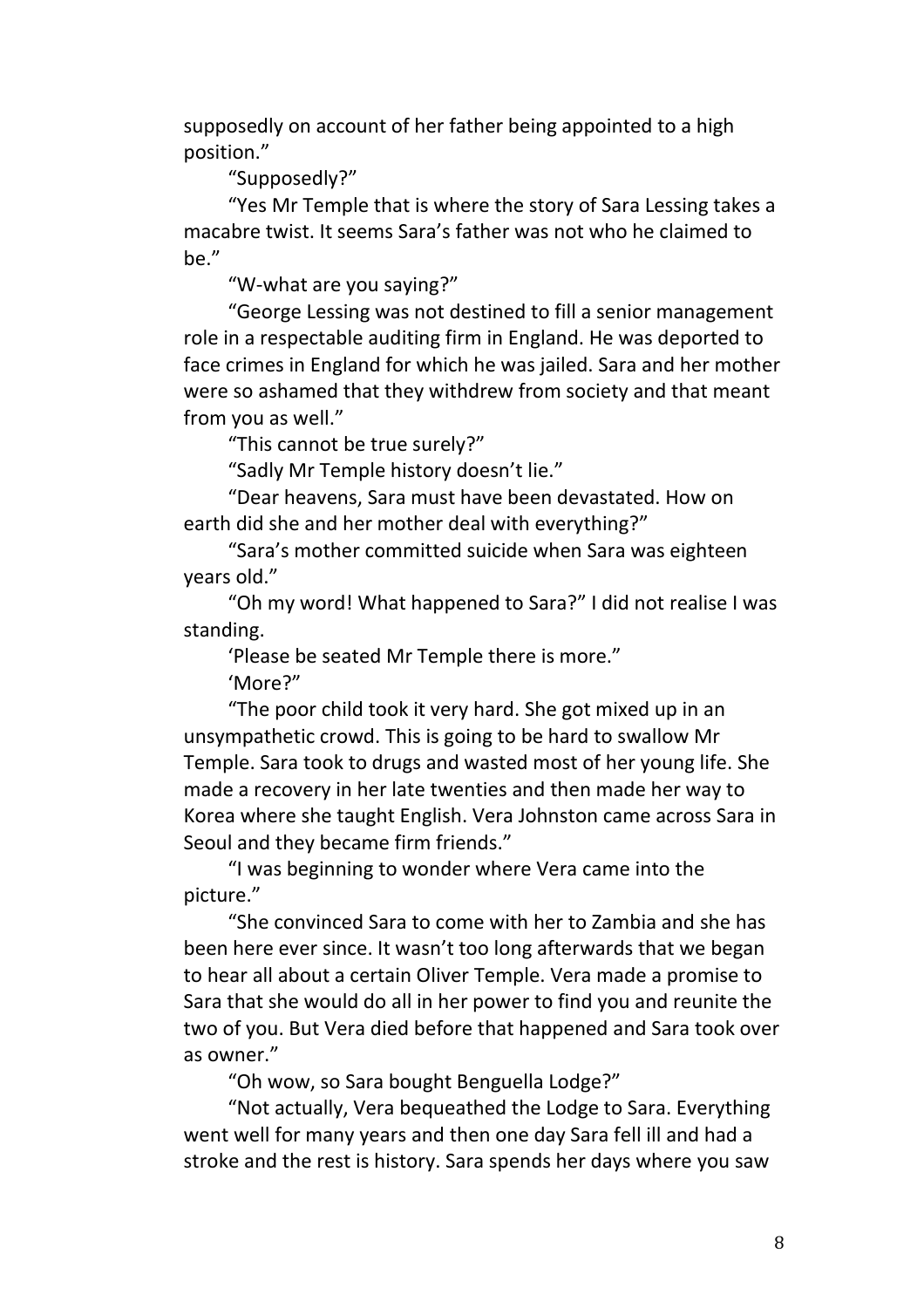her this morning. We take her for 'walks' down to the lake and when we have management meetings she listens patiently. She can communicate; all you have do is be patient while she finds the right words. Of course she gets tired very quickly."

I was unable to speak. I am sure I must have looked a teary mess.

"We will leave you on your own Mr Temple while you gather up your thoughts. When you are ready we'll take you to Sara."

"T-thank you. Thank you." I left the manager's office and went for a walk down to the edge of the water and found a spot to sit down. I was alone with the francolin scurrying around at the water's edge. I put my head in my hands and wept like a child.

I didn't return to the Lodge until it was dark and Sara had obviously retired for the day. I went directly to my room and turned off the light and lay on my bed in my shorts. The evening was very warm. I left the glass sliding doors open to allow the sounds of Africa to filter through my room. My mind was a mess of emotion and the whisky I had poured from the bar fridge wasn't helping. All I wanted to do was hold Sara in my arms and never let go of her. But was it the right thing to do given the circumstances?

I went down to breakfast really early glad to get out of my room and desperate for a cup of coffee.

Sara was seated in the dinning room facing the lake. The sky was turning from orange to pale yellow in anticipation of the rising sun. The cry of a fish eagle rang out across the still water. It was going to be another hot day.

Sara looked so relaxed and serene sitting there. Surely it had to be her favourite time of day? Someone must have assisted her with her snow-white hair and with getting dressed. Whoever it had been had done so with great compassion and care. She was dressed in light blue slacks and a canary yellow top.

Did I have the right to present myself to her? For a long moment I interrogated my motives. What would I say as an opener?

I swallowed hard and with shaking legs I moved across to her table. She looked up at me with the bluest eyes and smiled. She would not have recognised me from thirty-five years ago. I was slim now and wore my hair very short. I also wore spectacles. I was struggling for breath.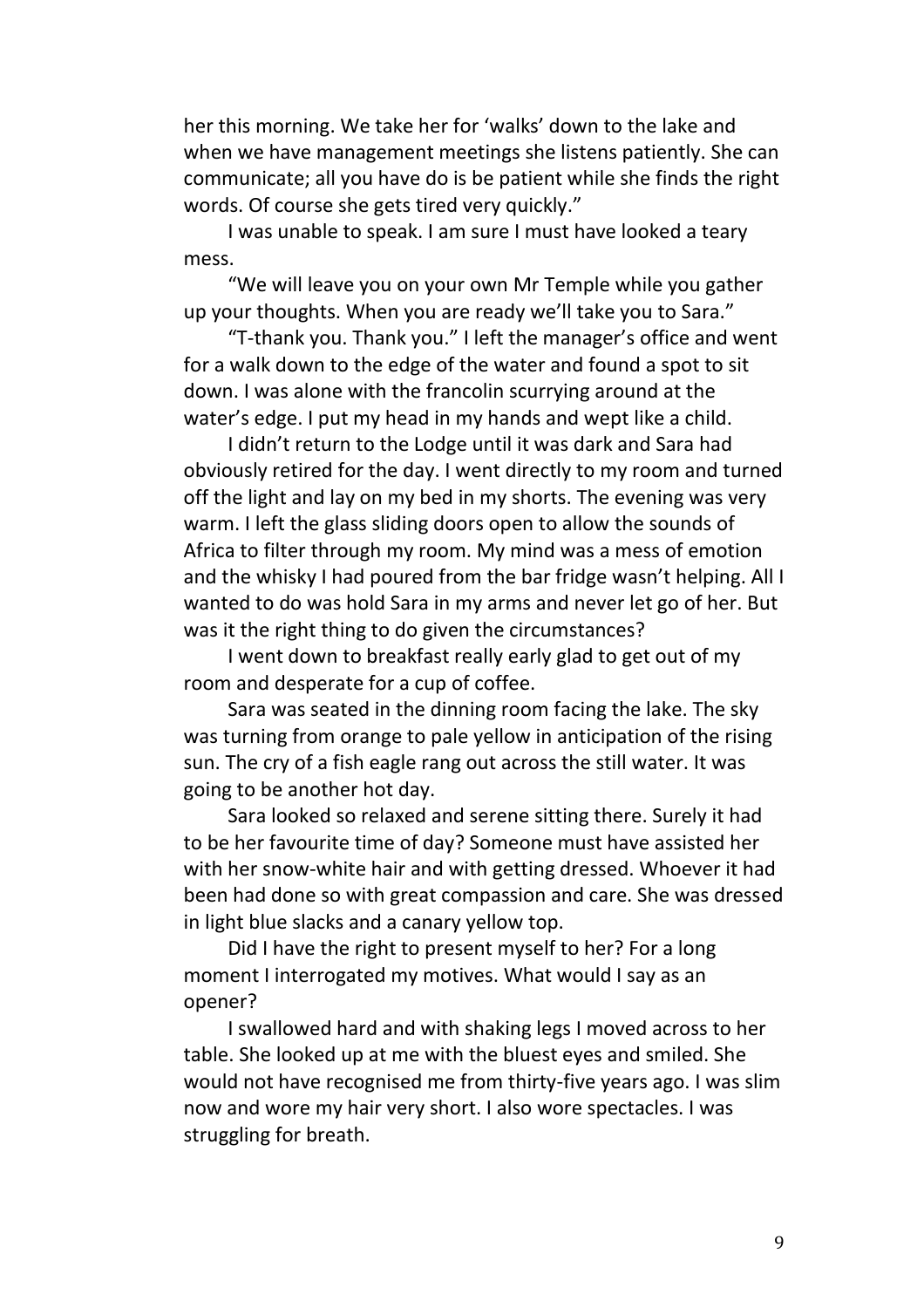"H-hello good morning do you mind if I join you for breakfast?" Her movement was slow and she raised her hand slightly and nodded.

"G-good m-orning. I w-would l-love the company. Do I k-know y-ou sir?"

Instead of responding I sat down slowly and deliberately reached across the table in slow motion allowing her time to track what I was I was about to do. I picked up a small paper napkin and opened my shoulder bag while she observed my every move. I let the napkin fall gently inside.

Sara stared at the sling bag for a long moment and then her eyes tracked across to my face. A deep frown began to form. Her eyes slowly tracked back to my face and then to my shoulder sling. We made eye contact and she saw there were tears in my eyes. The look of confusion on her face began to crumble little bit by little bit. A slight tremor crept into her hand as the tiny spark of recognition long since dead slowly came to life.

I smiled through my tears and nodded slowly as I reached for her hand. She looked down at our hands for a moment and then she looked full in my face.

"Olly?" Her voice was barely audible.

"It's me Sara," I whispered as I squeezed her hand

"Olly?" Sara gasped as tears began to form in her eyes.

"Yes Sara my darling it is me...Olly."

I used my cotton napkin to gently dab her tears.

"H-ow did y-ou find m-e?"

"Vera sent me a message," I said taking both her hands in mine.

"V-vera?"

"She sent me a message but it took a long time for it to reach me."

"V-vera d-died Olly," said Sara clearly perplexed as to how it was possible that her friend had contacted me.

"Yes my dear I know." I thought it best to wait a while before I attempt to explain how Vera's calling card happened to be on my hired vehicle in Singapore.

"I w-wanted t-o wait Olly but I didn't w-want you to be ashamed of me."

"I never gave up my darling…I never gave up. We made a promise to each other do you remember?'